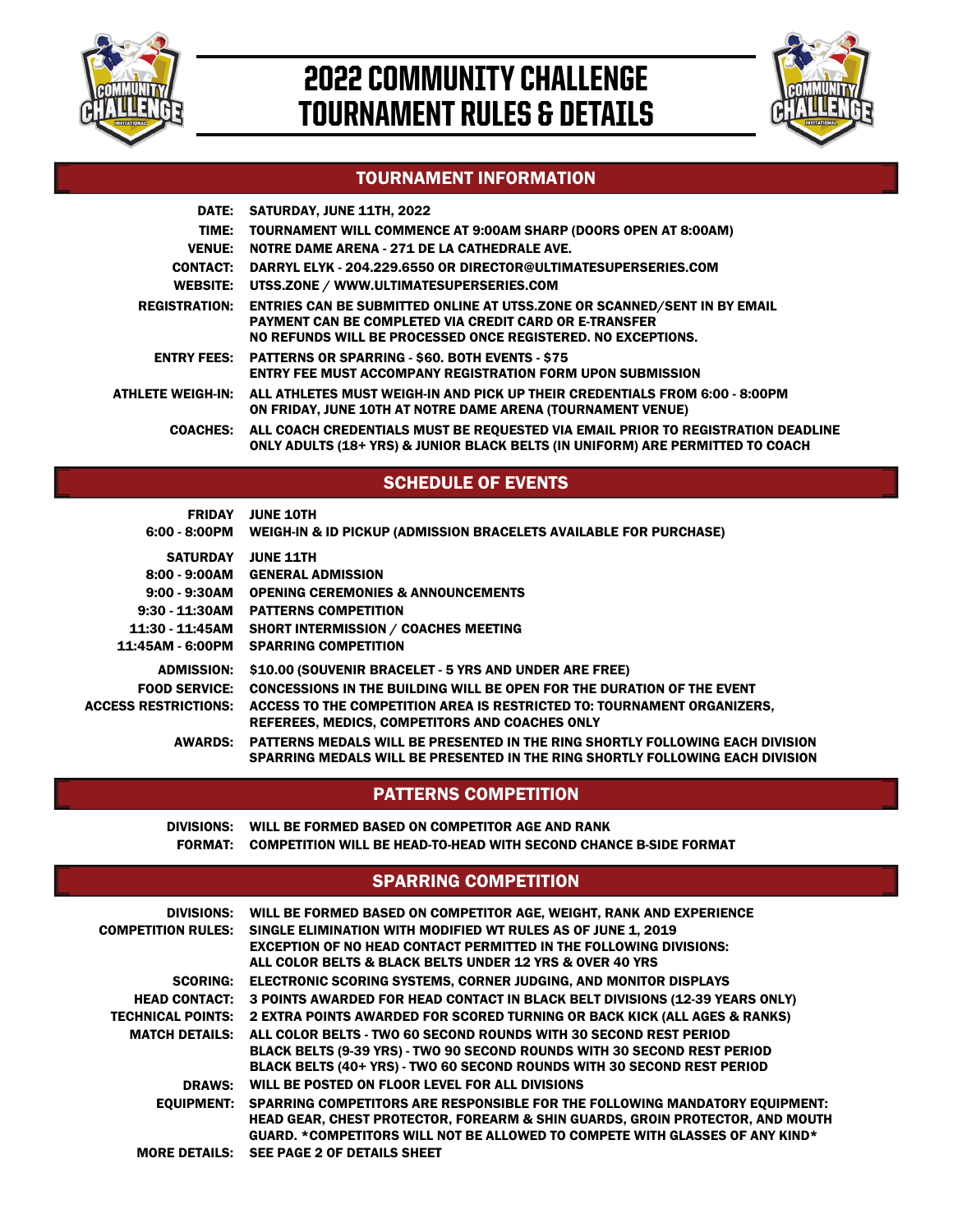

# 2022 COMMUNITY CHALLENGE SPARRING RULES & DETAILS



#### DIVISIONS & DRAWS

a) SPARRING DIVISIONS ARE FORMED BASED ON COMPETITOR AGE, WEIGHT, AND RANK

b) REQUESTS TO ALTER PRE-DETERMINED DRAWS WILL NOT BE GRANTED (EXCEPTION MAY BE MADE FOR SAFETY CONCERNS) c) ALL DRAWS WILL BE POSTED ON A WALL NEAR THE RINGS PRIOR TO THE START OF THE TOURNAMENT

\* IT IS THE RESPONSIBILITY OF THE ATHLETE AND/OR COACH TO ARRIVE AT THEIR RING A MINIMUM OF 1 MATCH BEFORE THEIR NEXT SCHEDULED MATCH. MISSED MATCHES WILL NOT BE RESCHEDULED. EXTRA TIME WILL BE PERMITTED FOR AN ATHLETE OWN SCHEDULED MATCH (2-3 MATCHES RECOMMENDED). NO ANNOUNCEMENTS WILL BE MADE FOR LATE/MISSING ATHLETES. RING MANAGERS WILL GIVE A 1 MINUTE GRACE PERIOD, THEN DECLARE THE MISSING ATHLETE DISQUALIFIED AND MOVE TO THE WHO ARRIVES AT THEIR RING IN SUFFICIENT TIME BUT NEEDS TO WAIT FOR THEIR COACH WHO IS COACHING IN ANOTHER RING

## EQUIPMENT

a) ALL SPARRING COMPETITORS MUST PROVIDE AND WEAR THE FOLLOWING MANDATORY EQUIPMENT:

b) BLUE PLAYER MAY WEAR WHITE, BLACK OR BLUE HEADGEAR. RED PLAYER MAY WEAR WHITE, PINK OR RED HEADGEAR c) NO GLASSES OR SPORT GOGGLES OF ANY KIND ARE PERMITTED FOR SPARRING COMPETITION - WHITE UNIFORM, HEAD GEAR, CHEST PROTECTOR, FOREARM & SHIN GUARDS, GROIN PROTECTOR, AND MOUTH GUARD d) NO JEWELRY WILL BE ALLOWED. FINGER NAILS AND TOE NAIL MUST BE TRIMMED

#### MATCH DETAILS

a) DRAWS WILL BE SINGLE ELIMINATION (BEST EFFORT WILL BE MADE TO PROVIDE MINIMUM 2 MATCHES PER COMPETITOR)

 BLACK BELTS 11 YEARS AND YOUNGER AND 40 YEARS AND OLDER (40+ COMPETITORS MAY AGREE TO HEAD CONTACT) b) MODIFIED WT RULES (AS OF JUNE 1, 2019) WITH THE FOLLOWING EXCEPTIONS: NO HEAD CONTACT FOR ALL COLOR BELTS AND

- FULL HEAD CONTACT PERMITTED FOR BLACK BELTS 15-39 YEARS OLD (CADET, JUNIOR, SENIOR)
- c) ELECTRONIC SCORING SYSTEMS WITH CORNER JUDGES WILL BE USED FOR ALL SPARRING COMPETITION
- d) ALL COLOR BELT MATCHES: TWO 60 SECOND ROUNDS WITH A 30 SECOND REST PERIOD

 BLACK BELTS 9-39 YEARS: TWO 90 SEC ROUNDS + 30 SECOND REST, BLACK BELTS 40+: TWO 60 SEC ROUNDS + 30 SECOND REST e) HEAD CONTACT: 3 POINTS WILL BE AWARDED (BLACK BELTS 12-39 YEARS ONLY)

f) TECHNICAL POINT: 2 EXTRA POINTS WILL BE AWARDED FOR SCORED TURNING/BACK KICKS (ALL AGES & RANKS) g) MODIFICATIONS: CHANGES MAY BE MADE BY THE TOURNAMENT DIRECTOR/REFEREE CHAIR, BUT WILL BE COMMUNICATED

## MEDICAL STAFF

MEDICAL PERSONNEL WILL BE ON HAND IN THE COMPETITION AREA FOR THE DURATION OF THE SPARRING COMPETITION

#### COACHING

a) COACHES ARE TO WEAR THEIR COACH CREDENTIALS AT ALL TIMES WHILE IN THE COMPETITION AREA b) ONLY ADULTS AND/OR BLACK BELTS IN UNIFORM (15 YEARS OR OLDER) ARE PERMITTED TO COACH c) DRESS CODE FOR COACHES MUST BE ADHERED TO (NO HATS, SUNGLASSES, SHORTS OR SANDLES WILL BE PERMITTED)

## PROTESTS

a) FINAL DECISIONS ARE LEFT TO THE DISCRETION OF THE CENTRE REFEREE b) PLEASE SEE THE TOURNAMENT DIRECTOR IF NEEDED FOR AN EXPLANATION ON ANY RULING OR JUDGEMENT DECISION

#### **OUESTIONS**

CONTACT DARRYL AT DIRECTOR@ULTIMATESUPERSERIES.COM OR 204.229.6550 ADDITIONAL TOURNAMENT INFORMATION CAN BE FOUND AT UTSS.ZONE OR WWW.ULTIMATESUPERSERIES.COM